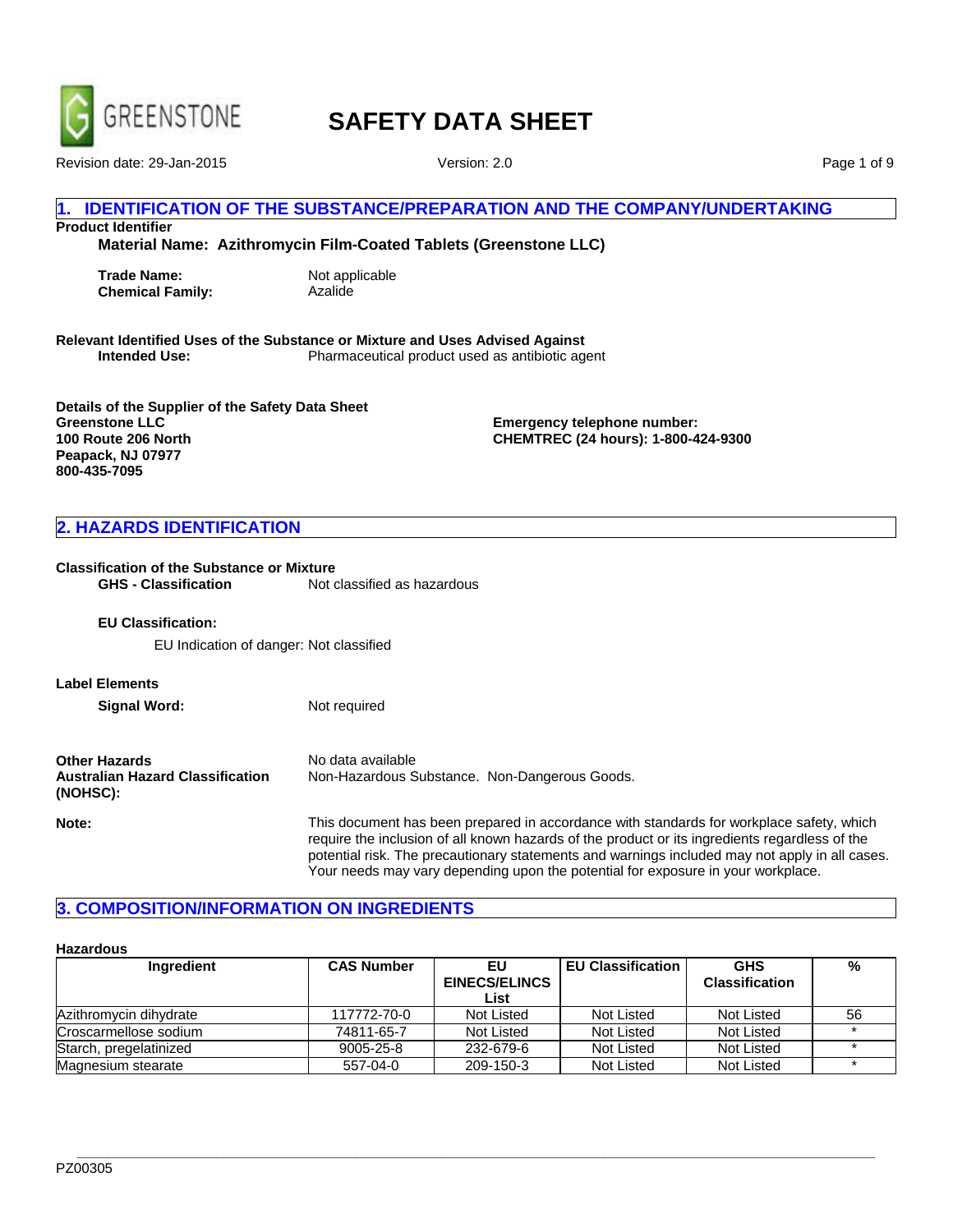**\_\_\_\_\_\_\_\_\_\_\_\_\_\_\_\_\_\_\_\_\_\_\_\_\_\_\_\_\_\_\_\_\_\_\_\_\_\_\_\_\_\_\_\_\_\_\_\_\_\_\_\_\_\_\_\_\_\_\_\_\_\_\_\_\_\_\_\_\_\_\_\_\_\_\_\_\_\_\_\_\_\_\_\_\_\_\_\_\_\_\_\_\_\_\_\_\_\_\_\_\_\_\_**

**Version: 2.0**

| Ingredient                                                                                                                                                                       | <b>CAS Number</b>                                                                                                                                                                     | EU<br><b>EINECS/ELINCS</b><br>List | <b>EU Classification</b>                                                                                                                                                           | <b>GHS</b><br><b>Classification</b> | $\frac{9}{6}$ |
|----------------------------------------------------------------------------------------------------------------------------------------------------------------------------------|---------------------------------------------------------------------------------------------------------------------------------------------------------------------------------------|------------------------------------|------------------------------------------------------------------------------------------------------------------------------------------------------------------------------------|-------------------------------------|---------------|
| Calcium phosphate dibasic, anhydrous                                                                                                                                             | 7757-93-9                                                                                                                                                                             | 231-826-1                          | <b>Not Listed</b>                                                                                                                                                                  | <b>Not Listed</b>                   | $\star$       |
| <b>Additional Information:</b>                                                                                                                                                   | * Proprietary<br>safety.<br>been withheld as a trade secret.                                                                                                                          |                                    | Ingredient(s) indicated as hazardous have been assessed under standards for workplace<br>In accordance with 29 CFR 1910.1200, the exact percentage composition of this mixture has |                                     |               |
| <b>4. FIRST AID MEASURES</b>                                                                                                                                                     |                                                                                                                                                                                       |                                    |                                                                                                                                                                                    |                                     |               |
| <b>Description of First Aid Measures</b><br><b>Eye Contact:</b>                                                                                                                  | immediately.                                                                                                                                                                          |                                    | Flush with water while holding eyelids open for at least 15 minutes. Seek medical attention                                                                                        |                                     |               |
| <b>Skin Contact:</b>                                                                                                                                                             | Remove contaminated clothing. Flush area with large amounts of water. Use soap. Seek<br>medical attention.                                                                            |                                    |                                                                                                                                                                                    |                                     |               |
| Ingestion:                                                                                                                                                                       | Never give anything by mouth to an unconscious person. Wash out mouth with water. Do not<br>induce vomiting unless directed by medical personnel. Seek medical attention immediately. |                                    |                                                                                                                                                                                    |                                     |               |
| Inhalation:                                                                                                                                                                      | Remove to fresh air and keep patient at rest. Seek medical attention immediately.                                                                                                     |                                    |                                                                                                                                                                                    |                                     |               |
| Most Important Symptoms and Effects, Both Acute and Delayed<br><b>Symptoms and Effects of</b><br><b>Exposure:</b><br><b>Medical Conditions</b><br><b>Aggravated by Exposure:</b> | Identification and/or Section 11 - Toxicological Information.<br>None known                                                                                                           |                                    | For information on potential signs and symptoms of exposure, See Section 2 - Hazards                                                                                               |                                     |               |
| Indication of the Immediate Medical Attention and Special Treatment Needed<br><b>Notes to Physician:</b>                                                                         | None                                                                                                                                                                                  |                                    |                                                                                                                                                                                    |                                     |               |
| <b>5. FIRE FIGHTING MEASURES</b>                                                                                                                                                 |                                                                                                                                                                                       |                                    |                                                                                                                                                                                    |                                     |               |

**Extinguishing Media:** Use carbon dioxide, dry chemical, or water spray.

#### **Special Hazards Arising from the Substance or Mixture**

**Hazardous Combustion Products:** Emits toxic fumes of carbon monoxide, carbon dioxide, and nitrogen oxides.

**Fire / Explosion Hazards:** Not applicable

#### **Advice for Fire-Fighters**

During all fire fighting activities, wear appropriate protective equipment, including self-contained breathing apparatus.

#### **6. ACCIDENTAL RELEASE MEASURES**

#### **Personal Precautions, Protective Equipment and Emergency Procedures**

Personnel involved in clean-up should wear appropriate personal protective equipment (see Section 8). Minimize exposure.

#### **Environmental Precautions**

Place waste in an appropriately labeled, sealed container for disposal. Care should be taken to avoid environmental release.

### **Methods and Material for Containment and Cleaning Up**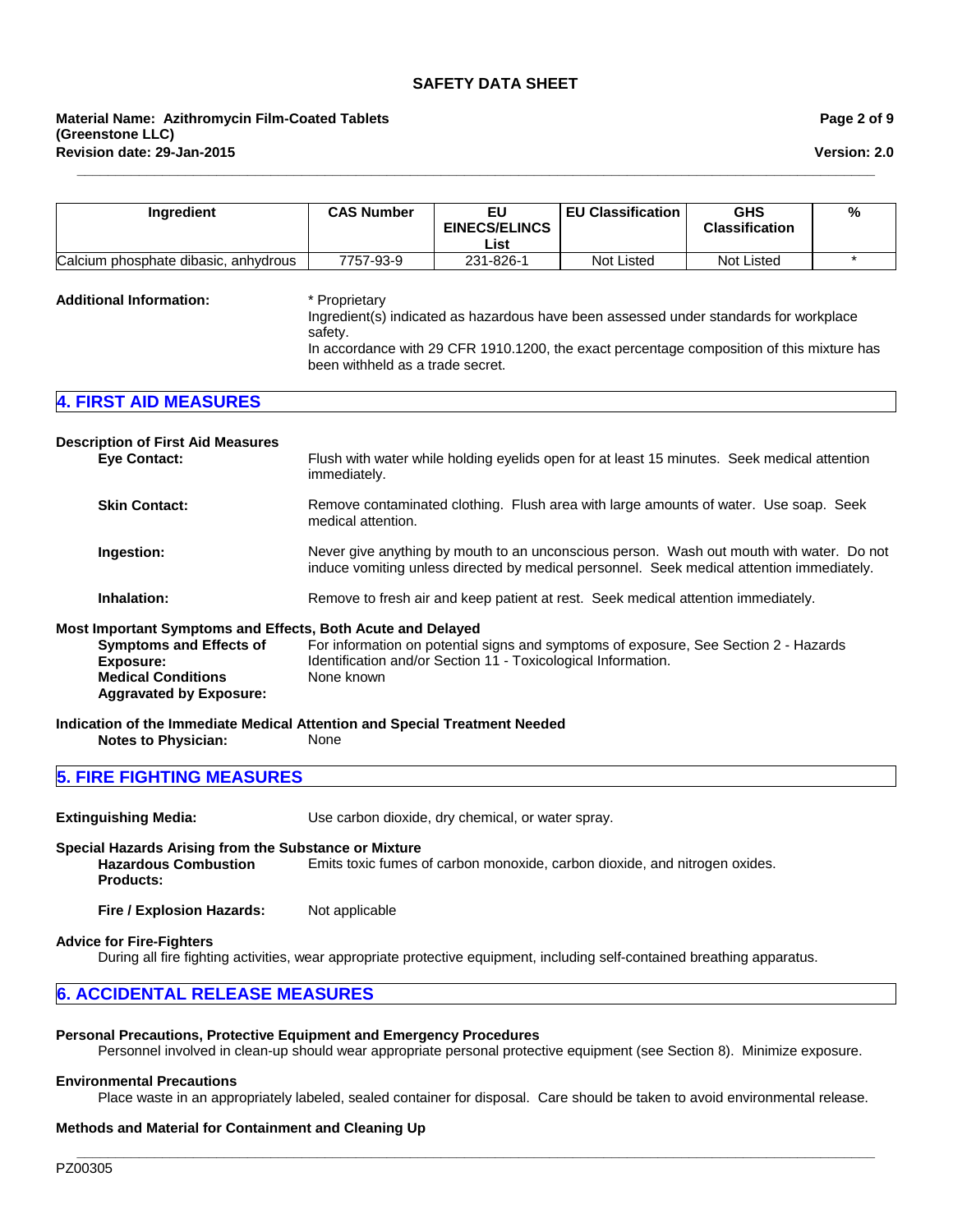**\_\_\_\_\_\_\_\_\_\_\_\_\_\_\_\_\_\_\_\_\_\_\_\_\_\_\_\_\_\_\_\_\_\_\_\_\_\_\_\_\_\_\_\_\_\_\_\_\_\_\_\_\_\_\_\_\_\_\_\_\_\_\_\_\_\_\_\_\_\_\_\_\_\_\_\_\_\_\_\_\_\_\_\_\_\_\_\_\_\_\_\_\_\_\_\_\_\_\_\_\_\_\_ Measures for Cleaning / Collecting:** Contain the source of spill if it is safe to do so. Collect spilled material by a method that controls dust generation. A damp cloth or a filtered vacuum should be used to clean spills of dry solids. Clean spill area thoroughly. **Additional Consideration for Large Spills:** Non-essential personnel should be evacuated from affected area. Report emergency situations immediately. Clean up operations should only be undertaken by trained personnel. **Revision date: 29-Jan-2015 Material Name: Azithromycin Film-Coated Tablets (Greenstone LLC)**

# **7. HANDLING AND STORAGE**

#### **Precautions for Safe Handling**

If tablets or capsules are crushed and/or broken, avoid breathing dust and avoid contact with eyes. Minimize dust generation and accumulation. Use appropriate ventilation. When handling, use appropriate personal protective equipment (see Section 8). Wash thoroughly after handling. Releases to the environment should be avoided. Review and implement appropriate technical and procedural waste water and waste disposal measures to prevent occupational exposure or environmental releases. Potential points of process emissions of this material to the atmosphere should be controlled with dust collectors, HEPA filtration systems or other equivalent controls.

#### **Conditions for Safe Storage, Including any Incompatibilities**

**Storage Conditions:** Store as directed by product packaging. **Specific end use(s):** Pharmaceutical drug product

**\_\_\_\_\_\_\_\_\_\_\_\_\_\_\_\_\_\_\_\_\_\_\_\_\_\_\_\_\_\_\_\_\_\_\_\_\_\_\_\_\_\_\_\_\_\_\_\_\_\_\_\_\_\_\_\_\_\_\_\_\_\_\_\_\_\_\_\_\_\_\_\_\_\_\_\_\_\_\_\_\_\_\_\_\_\_\_\_\_\_\_\_\_\_\_\_\_\_\_\_\_\_\_** PZ00305

**Page 3 of 9**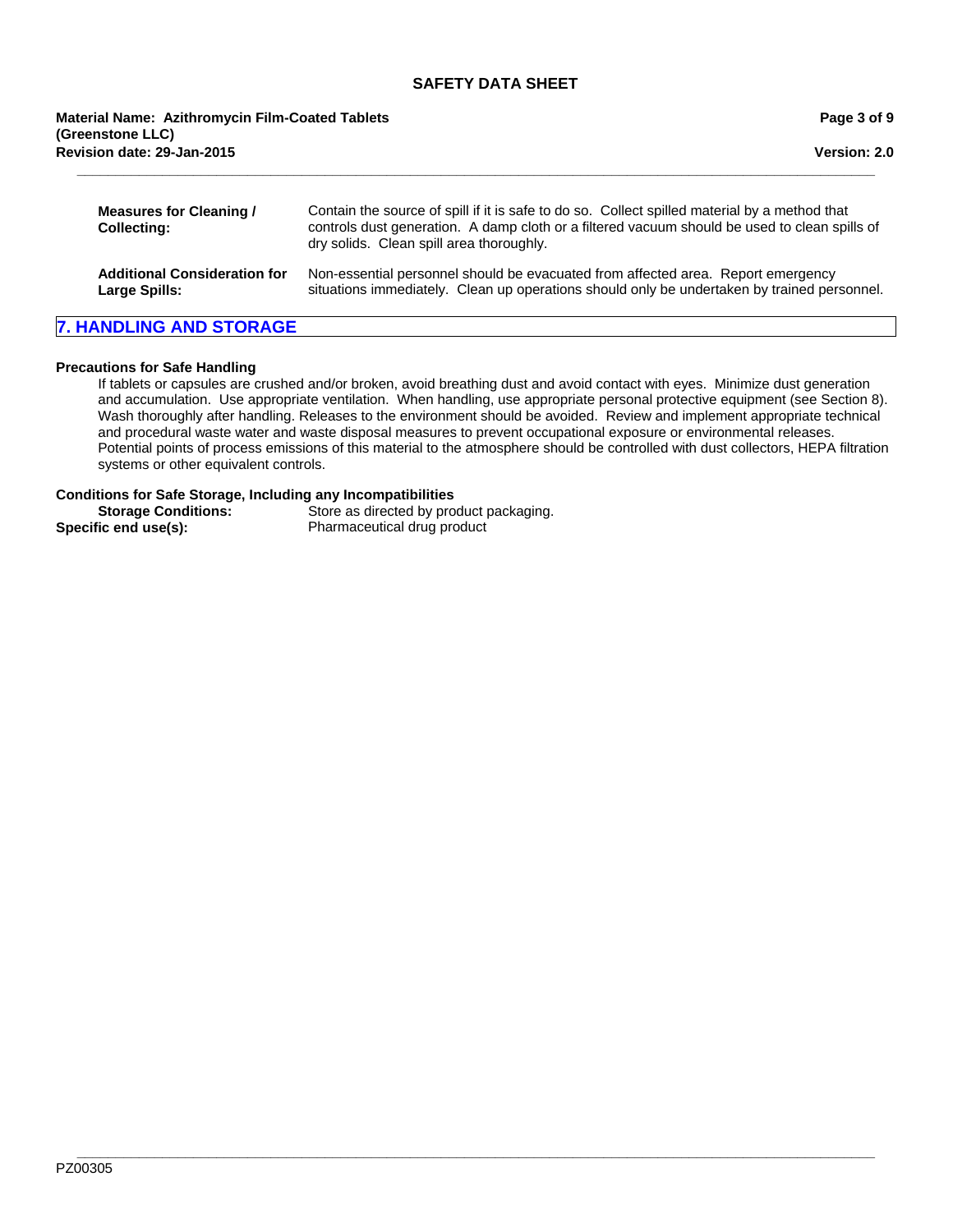**\_\_\_\_\_\_\_\_\_\_\_\_\_\_\_\_\_\_\_\_\_\_\_\_\_\_\_\_\_\_\_\_\_\_\_\_\_\_\_\_\_\_\_\_\_\_\_\_\_\_\_\_\_\_\_\_\_\_\_\_\_\_\_\_\_\_\_\_\_\_\_\_\_\_\_\_\_\_\_\_\_\_\_\_\_\_\_\_\_\_\_\_\_\_\_\_\_\_\_\_\_\_\_**

**Revision date: 29-Jan-2015 Material Name: Azithromycin Film-Coated Tablets (Greenstone LLC)**

# **8. EXPOSURE CONTROLS / PERSONAL PROTECTION**

#### **Control Parameters**

**Refer to available public information for specific member state Occupational Exposure Limits.**

| Azithromycin dihydrate                   |                                                                                                                                                                                                                                                                        |
|------------------------------------------|------------------------------------------------------------------------------------------------------------------------------------------------------------------------------------------------------------------------------------------------------------------------|
| <b>Manufacturer OEL:</b>                 | $500$ ug/m $3$                                                                                                                                                                                                                                                         |
| Calcium phosphate dibasic, anhydrous     |                                                                                                                                                                                                                                                                        |
| Latvia OEL - TWA                         | 10 mg/m $3$                                                                                                                                                                                                                                                            |
| Starch, pregelatinized                   |                                                                                                                                                                                                                                                                        |
| <b>ACGIH Threshold Limit Value (TWA)</b> | 10 mg/m $3$                                                                                                                                                                                                                                                            |
| <b>Australia TWA</b>                     | 10 mg/m $3$                                                                                                                                                                                                                                                            |
| <b>Belgium OEL - TWA</b>                 | 10 mg/m $3$                                                                                                                                                                                                                                                            |
| <b>Bulgaria OEL - TWA</b>                | 10.0 mg/m <sup>3</sup>                                                                                                                                                                                                                                                 |
| <b>Czech Republic OEL - TWA</b>          | 4.0 mg/m <sup>3</sup>                                                                                                                                                                                                                                                  |
| Greece OEL - TWA                         | 10 mg/m $3$                                                                                                                                                                                                                                                            |
|                                          | 5 mg/m $3$                                                                                                                                                                                                                                                             |
| <b>Ireland OEL - TWAs</b>                | 10 mg/m $3$                                                                                                                                                                                                                                                            |
|                                          | 4 mg/ $m3$                                                                                                                                                                                                                                                             |
| <b>OSHA - Final PELS - TWAs:</b>         | 15 mg/m $3$                                                                                                                                                                                                                                                            |
| <b>Portugal OEL - TWA</b>                | 10 mg/m $3$                                                                                                                                                                                                                                                            |
| Slovakia OEL - TWA                       | 4 mg/m $3$                                                                                                                                                                                                                                                             |
| <b>Spain OEL - TWA</b>                   | 10 mg/m $3$                                                                                                                                                                                                                                                            |
| <b>Magnesium stearate</b>                |                                                                                                                                                                                                                                                                        |
| <b>ACGIH Threshold Limit Value (TWA)</b> | 10 mg/m $3$                                                                                                                                                                                                                                                            |
| Lithuania OEL - TWA                      | 5 mg/ $m3$                                                                                                                                                                                                                                                             |
| <b>Sweden OEL - TWAs</b>                 | 5 mg/ $m3$                                                                                                                                                                                                                                                             |
|                                          |                                                                                                                                                                                                                                                                        |
| <b>Exposure Controls</b>                 |                                                                                                                                                                                                                                                                        |
| <b>Engineering Controls:</b>             | Engineering controls should be used as the primary means to control exposures. General<br>room ventilation is adequate unless the process generates dust, mist or fumes. Keep airborne<br>contamination levels below the exposure limits listed above in this section. |
| <b>Environmental Exposure Controls:</b>  | Refer to specific Member State legislation for requirements under Community environmental<br>legislation.                                                                                                                                                              |
| <b>Personal Protective Equipment:</b>    | Refer to applicable national standards and regulations in the selection and use of personal<br>protective equipment (PPE).                                                                                                                                             |
| Hands:                                   | Impervious gloves are recommended if skin contact with drug product is possible and for bulk<br>processing operations.                                                                                                                                                 |
| Eyes:                                    | Wear safety glasses or goggles if eye contact is possible.                                                                                                                                                                                                             |
| Skin:                                    | Impervious protective clothing is recommended if skin contact with drug product is possible and                                                                                                                                                                        |
|                                          | for bulk processing operations.                                                                                                                                                                                                                                        |
| <b>Respiratory protection:</b>           | If the applicable Occupational Exposure Limit (OEL) is exceeded, wear an appropriate<br>respirator with a protection factor sufficient to control exposures to below the OEL.                                                                                          |

**Page 4 of 9**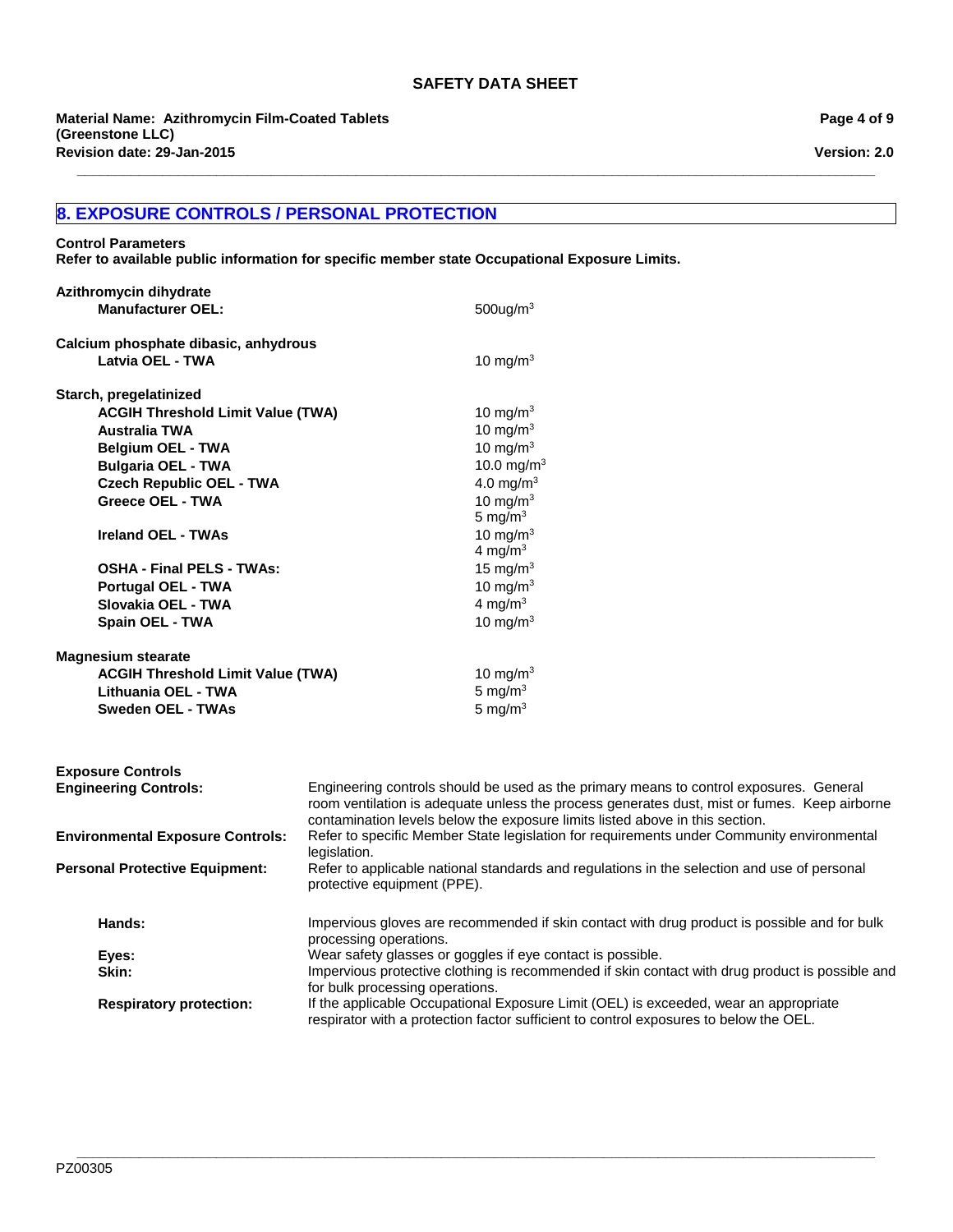**\_\_\_\_\_\_\_\_\_\_\_\_\_\_\_\_\_\_\_\_\_\_\_\_\_\_\_\_\_\_\_\_\_\_\_\_\_\_\_\_\_\_\_\_\_\_\_\_\_\_\_\_\_\_\_\_\_\_\_\_\_\_\_\_\_\_\_\_\_\_\_\_\_\_\_\_\_\_\_\_\_\_\_\_\_\_\_\_\_\_\_\_\_\_\_\_\_\_\_\_\_\_\_**

**Revision date: 29-Jan-2015 Material Name: Azithromycin Film-Coated Tablets (Greenstone LLC)**

**Page 5 of 9**

**Version: 2.0**

## **9. PHYSICAL AND CHEMICAL PROPERTIES**

| <b>Physical State:</b><br>Odor:<br><b>Molecular Formula:</b>                                                                                                                                                                                                                                                                                                         | Film-coated tablets<br>No data available.<br>Mixture                                                    |                                                                                                       | Color:<br><b>Odor Threshold:</b><br><b>Molecular Weight:</b> | Pink<br>No data available.<br>Mixture |
|----------------------------------------------------------------------------------------------------------------------------------------------------------------------------------------------------------------------------------------------------------------------------------------------------------------------------------------------------------------------|---------------------------------------------------------------------------------------------------------|-------------------------------------------------------------------------------------------------------|--------------------------------------------------------------|---------------------------------------|
| <b>Solvent Solubility:</b><br><b>Water Solubility:</b><br>pH:<br>Melting/Freezing Point (°C):<br><b>Boiling Point (°C):</b><br>Partition Coefficient: (Method, pH, Endpoint, Value)<br><b>Croscarmellose sodium</b><br>No data available                                                                                                                             | No data available<br>No data available<br>No data available.<br>No data available<br>No data available. |                                                                                                       |                                                              |                                       |
| Calcium phosphate dibasic, anhydrous<br>No data available<br>Starch, pregelatinized<br>No data available<br><b>Magnesium stearate</b><br>No data available<br>Sodium lauryl sulfate<br>No data available<br>Azithromycin dihydrate<br>Measured 7 Log P<br>0.67<br>Decomposition Temperature (°C):                                                                    | No data available.                                                                                      |                                                                                                       |                                                              |                                       |
| <b>Evaporation Rate (Gram/s):</b><br>Vapor Pressure (kPa):<br>Vapor Density (g/ml):<br><b>Relative Density:</b><br><b>Viscosity:</b><br><b>Flammablity:</b><br>Autoignition Temperature (Solid) (°C):<br><b>Flammability (Solids):</b><br>Flash Point (Liquid) (°C):<br>Upper Explosive Limits (Liquid) (% by Vol.):<br>Lower Explosive Limits (Liquid) (% by Vol.): | No data available<br>No data available<br>No data available<br>No data available<br>No data available   | No data available<br>No data available<br>No data available<br>No data available<br>No data available |                                                              |                                       |
| <b>Polymerization:</b>                                                                                                                                                                                                                                                                                                                                               |                                                                                                         | Will not occur                                                                                        |                                                              |                                       |
| <b>Partition Coefficient</b><br>(n-octanol/water - ELog D):                                                                                                                                                                                                                                                                                                          | $0.65 \& 20^{\circ}$ C & pH= 7 (azithromycin)                                                           |                                                                                                       |                                                              |                                       |

# **10. STABILITY AND REACTIVITY**

| <b>Reactivity:</b>                        | No data available                                                  |
|-------------------------------------------|--------------------------------------------------------------------|
| <b>Chemical Stability:</b>                | Stable under normal conditions of use.                             |
| <b>Possibility of Hazardous Reactions</b> |                                                                    |
| <b>Oxidizing Properties:</b>              | No data available                                                  |
| <b>Conditions to Avoid:</b>               | Fine particles (such as dust and mists) may fuel fires/explosions. |
| Incompatible Materials:                   | As a precautionary measure, keep away from strong oxidizers        |
| <b>Hazardous Decomposition</b>            | No data available                                                  |
| <b>Products:</b>                          |                                                                    |

**\_\_\_\_\_\_\_\_\_\_\_\_\_\_\_\_\_\_\_\_\_\_\_\_\_\_\_\_\_\_\_\_\_\_\_\_\_\_\_\_\_\_\_\_\_\_\_\_\_\_\_\_\_\_\_\_\_\_\_\_\_\_\_\_\_\_\_\_\_\_\_\_\_\_\_\_\_\_\_\_\_\_\_\_\_\_\_\_\_\_\_\_\_\_\_\_\_\_\_\_\_\_\_**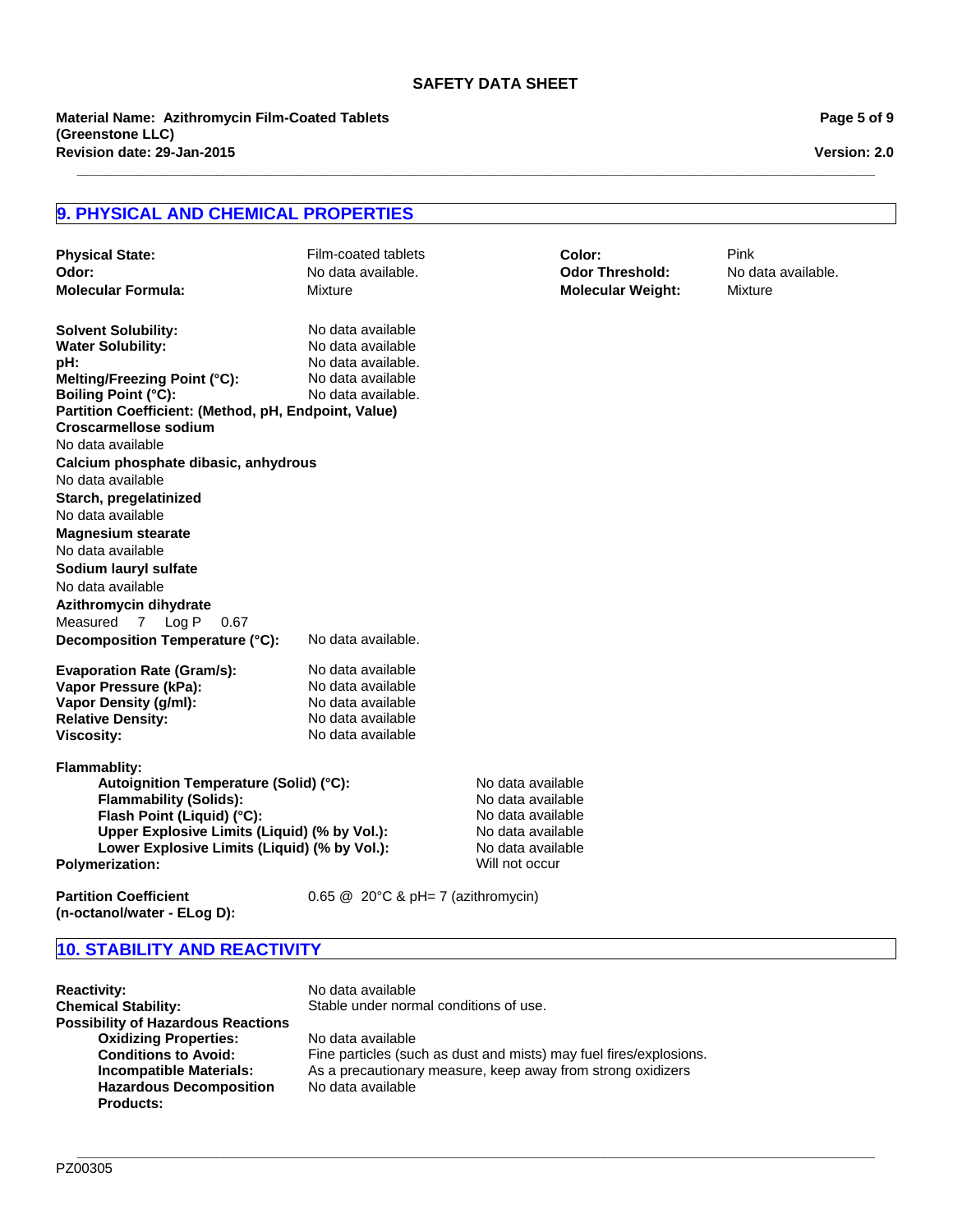#### **11. TOXICOLOGICAL INFORMATION**

| Information on Toxicological Effects |                                                                                                                                                                                 |
|--------------------------------------|---------------------------------------------------------------------------------------------------------------------------------------------------------------------------------|
| <b>General Information:</b>          | The information included in this section describes the potential hazards of the individual<br>ingredients.                                                                      |
| <b>Short Term:</b>                   | Dust may cause irritation if tablets are crushed or broken . Individuals sensitive to this<br>chemical or other materials in its chemical class may develop allergic reactions. |
| <b>Known Clinical Effects:</b>       | May cause effects similar to those seen in clinical use including transient diarrhea, nausea and<br>abdominal pain.                                                             |

**\_\_\_\_\_\_\_\_\_\_\_\_\_\_\_\_\_\_\_\_\_\_\_\_\_\_\_\_\_\_\_\_\_\_\_\_\_\_\_\_\_\_\_\_\_\_\_\_\_\_\_\_\_\_\_\_\_\_\_\_\_\_\_\_\_\_\_\_\_\_\_\_\_\_\_\_\_\_\_\_\_\_\_\_\_\_\_\_\_\_\_\_\_\_\_\_\_\_\_\_\_\_\_**

#### **Acute Toxicity: (Species, Route, End Point, Dose)**

#### **Magnesium stearate**

Rat Oral LD50 >2000mg/kg Rat InhalationLC50 >2000 mg/m3

#### **Sodium lauryl sulfate**

Rat Oral LD50 1288mg/kg

#### **Azithromycin dihydrate**

Mouse (F) Oral LD50 4000mg/kg Mouse (M) Oral LD50 3000mg/kg RatOralLD50 >2000mg/kg

**Acute Toxicity Comments:** A greater than symbol (>) indicates that the toxicity endpoint being tested was not achievable at the highest dose used in the test.

#### **Irritation / Sensitization: (Study Type, Species, Severity)**

#### **Sodium lauryl sulfate**

Eye IrritationRabbitModerate Skin IrritationRabbitMild Moderate Skin Sensitization - GPMTGuinea PigNegative Skin Sensitization - LLNAMouseNegative

#### **Azithromycin dihydrate**

Antigenicity- Active anaphylaxisGuinea PigNegative Antigenicity- Passive cutaneous anaphylaxisRabbitNegative Antigenicity- Passive cutaneous anaphylaxisMouseNegative

#### **Repeated Dose Toxicity: (Duration, Species, Route, Dose, End Point, Target Organ)**

#### **Azithromycin dihydrate**

| 6 Month(s) |     | Rat Oral 10 mg/kg/day LOEL<br>Liver          |
|------------|-----|----------------------------------------------|
| 6 Month(s) |     | Dog Oral 10 mg/kg/day LOEL Liver             |
| 1 Month(s) | Rat | Intravenous 5 mg/kg/day NOEL<br>Liver        |
| 1 Month(s) |     | Dog Intravenous 5 mg/kg/day<br>NOEL<br>Liver |

#### **Reproduction & Developmental Toxicity: (Study Type, Species, Route, Dose, End Point, Effect(s))**

### **Azithromycin dihydrate**

Reproductive & FertilityRatOral10mg/kg/dayNOELFertility Prenatal & Postnatal DevelopmentMouseOral40mg/kg/dayNOELNot Teratogenic Prenatal & Postnatal DevelopmentRatOral40mg/kg/dayNOELNot Teratogenic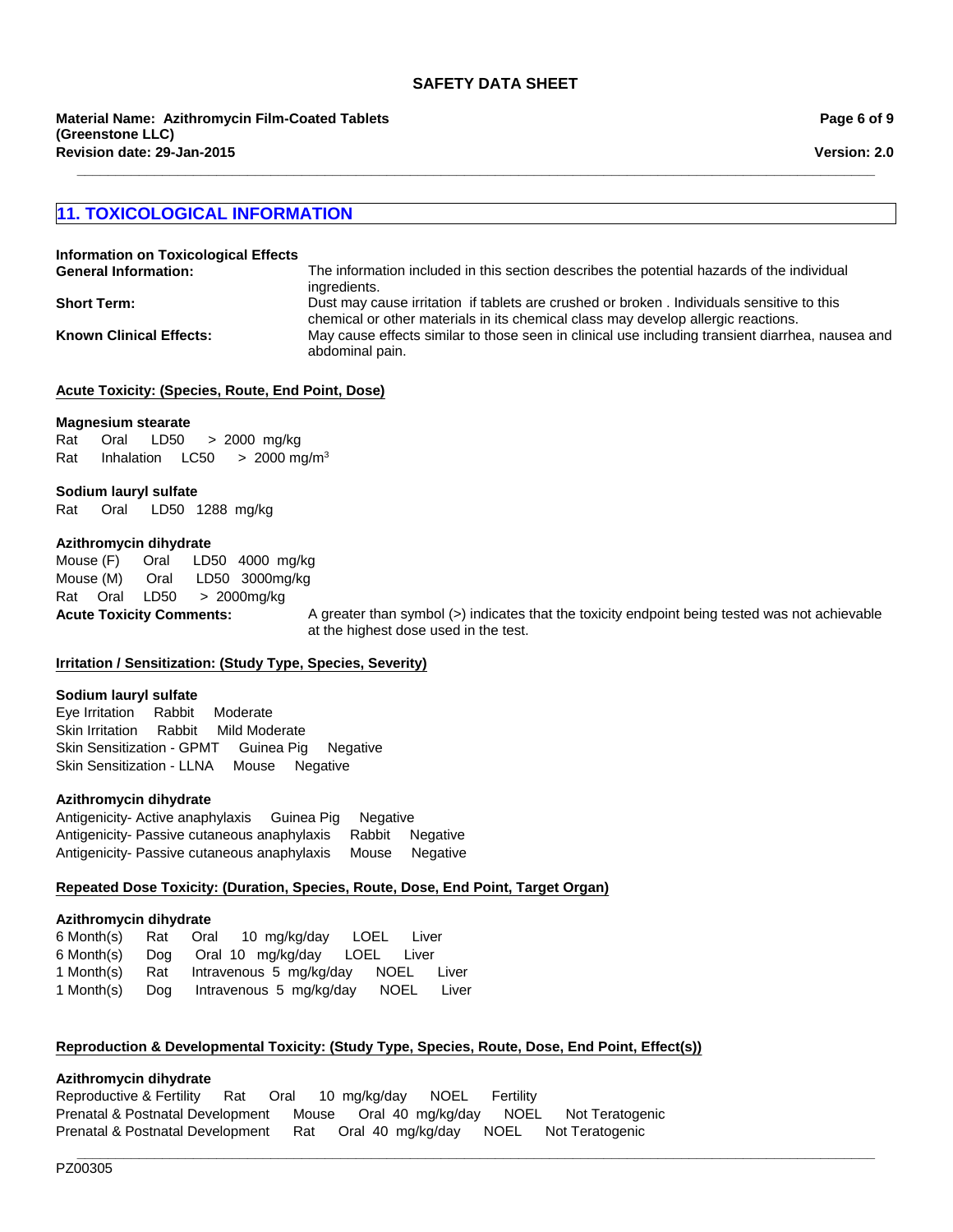**\_\_\_\_\_\_\_\_\_\_\_\_\_\_\_\_\_\_\_\_\_\_\_\_\_\_\_\_\_\_\_\_\_\_\_\_\_\_\_\_\_\_\_\_\_\_\_\_\_\_\_\_\_\_\_\_\_\_\_\_\_\_\_\_\_\_\_\_\_\_\_\_\_\_\_\_\_\_\_\_\_\_\_\_\_\_\_\_\_\_\_\_\_\_\_\_\_\_\_\_\_\_\_**

**Revision date: 29-Jan-2015 Material Name: Azithromycin Film-Coated Tablets (Greenstone LLC)**

#### **11. TOXICOLOGICAL INFORMATION**

**Genetic Toxicity: (Study Type, Cell Type/Organism, Result)**

Bacterial Mutagenicity (Ames)*Salmonella* Negative **Sodium lauryl sulfate**

#### **Azithromycin dihydrate**

| <b>Bacterial Mutagenicity (Ames)</b> |       | Salmonella        | Negative        |
|--------------------------------------|-------|-------------------|-----------------|
| In Vivo Cytogenetics                 |       | Mouse Lymphoma    | <b>Negative</b> |
| In Vitro Cytogenetics                | Mouse | Negative          |                 |
| In Vitro Cytogenetics                |       | Human Lymphocytes | Negative        |

Carcinogen Status: None of the components of this formulation are listed as a carcinogen by IARC, NTP or OSHA.

#### **12. ECOLOGICAL INFORMATION**

**Environmental Overview:** In the environment, the active ingredient in this formulation is expected to mainly reside in the aquatic environment and slowly degrade.

#### **Toxicity:**

#### **Aquatic Toxicity: (Species, Method, End Point, Duration, Result)**

#### **Sodium lauryl sulfate**

*Oncorhynchus mykiss* (Rainbow Trout)LC50 96Hours3.6mg/L

#### **Azithromycin dihydrate**

*Daphnia magna* (Water Flea)OECDEC50 48Hours120mg/L *Hyallela azteca* (Freshwater Amphipod)OECDLC50 96Hours>120mg/L *Oncorhynchus mykiss* (Rainbow Trout)OECDLC50 96Hours>84mg/L Green Algae OECDEC50 72Hours0.0037mg/L *Microcystis aeruginosa* (Blue-green Alga)OECDErC5096Hours0.0018mg/L

#### **Bacterial Inhibition: (Inoculum, Method, End Point, Result)**

#### **Azithromycin dihydrate**

*Aspergillus niger* (Fungus) OECD MIC>1000mg/L *Trichoderma viride* (Fungus)OECDMIC>1000mg/L *Clostridium perfingens* (Bacterium)OECDMIC2.0mg/L *Bacillus subtilis* (Bacterium)OECDMIC2.0mg/L

#### **Azithromycin dihydrate**

*Eisenia foetida* (Earthworm)TADNOEC28Days1000mg/kg

#### **Azithromycin dihydrate**

*Pimephales promelas* (Fathead Minnow)OECD32Day(s)NOEC4.6mg/LSurvival *Ceriodaphnia dubia* (Daphnids)OPPTS7Day(s)NOEC0.0044mg/LReproduction

**Persistence and Degradability:** No data available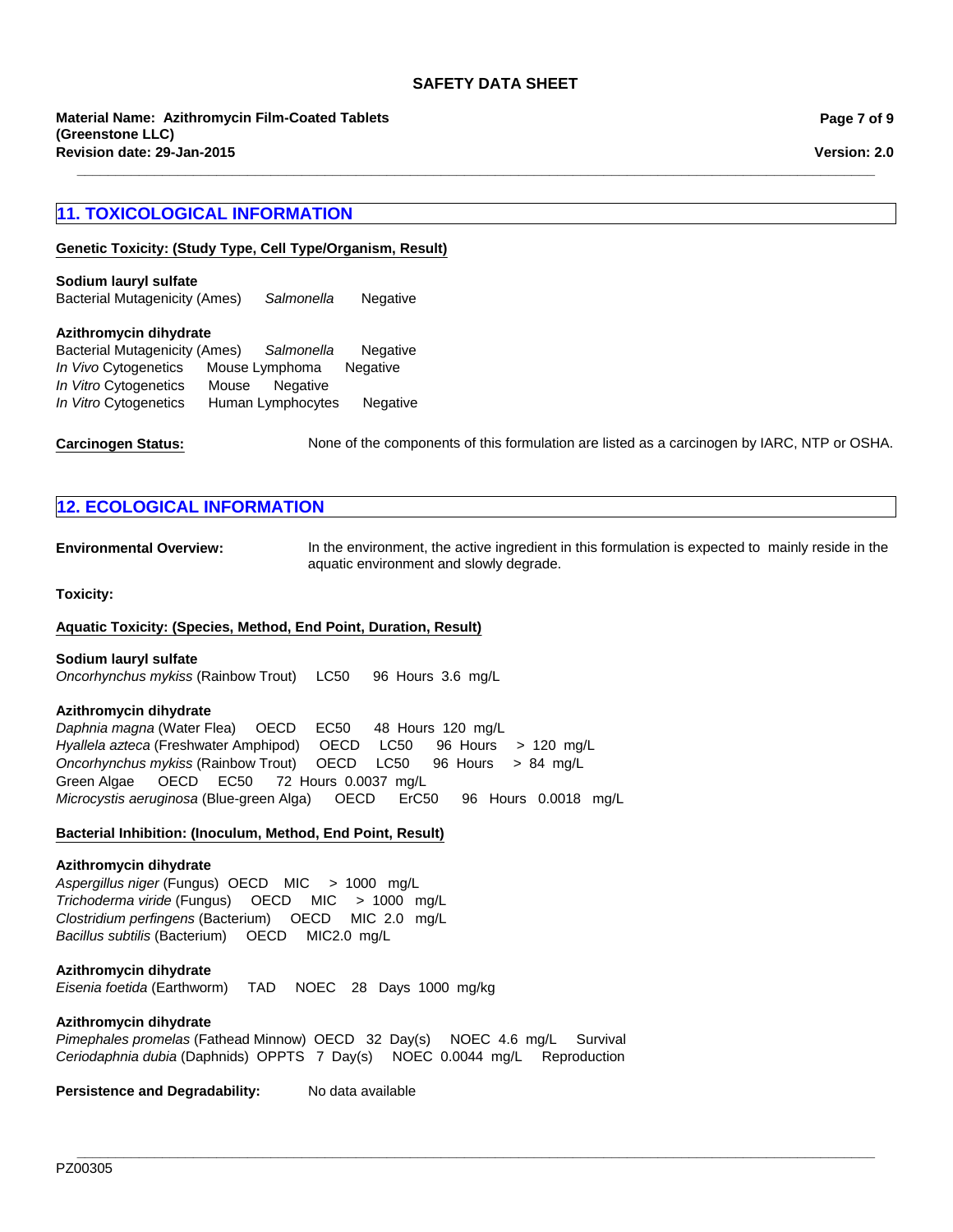**\_\_\_\_\_\_\_\_\_\_\_\_\_\_\_\_\_\_\_\_\_\_\_\_\_\_\_\_\_\_\_\_\_\_\_\_\_\_\_\_\_\_\_\_\_\_\_\_\_\_\_\_\_\_\_\_\_\_\_\_\_\_\_\_\_\_\_\_\_\_\_\_\_\_\_\_\_\_\_\_\_\_\_\_\_\_\_\_\_\_\_\_\_\_\_\_\_\_\_\_\_\_\_**

| Bio-accumulative Potential:<br>Azithromycin dihydrate |  |  | No data available |  |
|-------------------------------------------------------|--|--|-------------------|--|
| Measured 7 Log P 0.67                                 |  |  |                   |  |

**Mobility in Soil:** No data available

#### **13. DISPOSAL CONSIDERATIONS**

**Waste Treatment Methods:** Dispose of waste in accordance with all applicable laws and regulations. Member State specific and Community specific provisions must be considered. Considering the relevant known environmental and human health hazards of the material, review and implement appropriate technical and procedural waste water and waste disposal measures to prevent occupational exposure and environmental release. It is recommended that waste minimization be practiced. The best available technology should be utilized to prevent environmental releases. This may include destructive techniques for waste and wastewater.

#### **14. TRANSPORT INFORMATION**

**The following refers to all modes of transportation unless specified below.**

Not regulated for transport under USDOT, EUADR, IATA, or IMDG regulations.

#### **15. REGULATORY INFORMATION**

#### **Safety, Health and Environmental Regulations/Legislation Specific for the Substance or Mixture**

| Canada - WHMIS: Classifications             |                                                                                                                                 |
|---------------------------------------------|---------------------------------------------------------------------------------------------------------------------------------|
| <b>WHMIS hazard class:</b>                  |                                                                                                                                 |
| Non-controlled                              |                                                                                                                                 |
| required by the CPR.                        | This product has been classified in accordance with the hazard criteria of the CPR and the MSDS contains all of the information |
|                                             |                                                                                                                                 |
| Azithromycin dihydrate                      |                                                                                                                                 |
| <b>CERCLA/SARA 313 Emission reporting</b>   | Not Listed                                                                                                                      |
| <b>California Proposition 65</b>            | Not Listed                                                                                                                      |
| <b>EU EINECS/ELINCS List</b>                | Not Listed                                                                                                                      |
| Calcium phosphate dibasic, anhydrous        |                                                                                                                                 |
| <b>CERCLA/SARA 313 Emission reporting</b>   | Not Listed                                                                                                                      |
| <b>California Proposition 65</b>            | Not Listed                                                                                                                      |
| Inventory - United States TSCA - Sect. 8(b) | Present                                                                                                                         |
| <b>Australia (AICS):</b>                    | Present                                                                                                                         |
| <b>EU EINECS/ELINCS List</b>                | 231-826-1                                                                                                                       |
|                                             |                                                                                                                                 |

**Page 8 of 9**